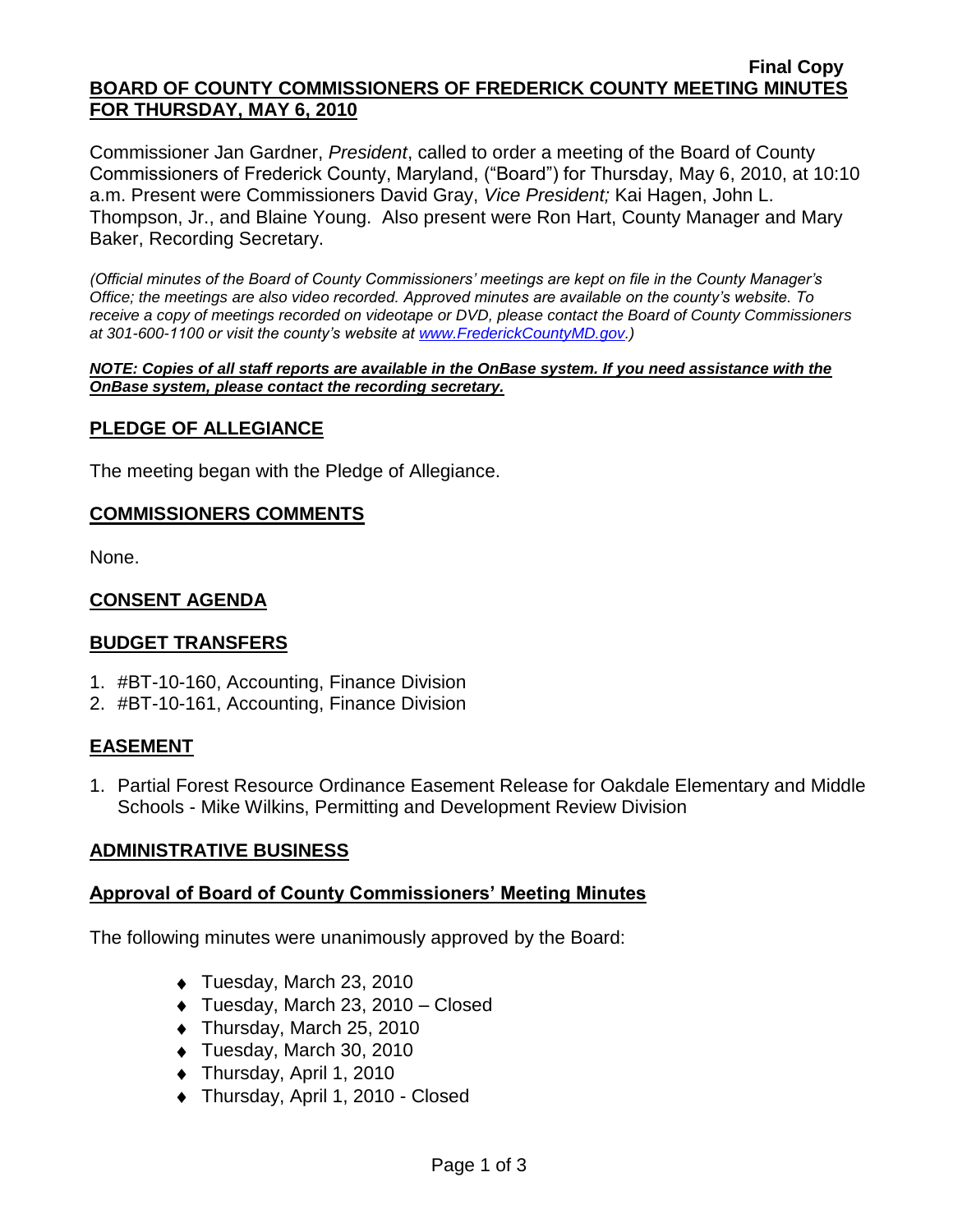#### **Final Copy BOARD OF COUNTY COMMISSIONERS OF FREDERICK COUNTY MEETING MINUTES FOR THURSDAY, MAY 6, 2010**

## **Bid Award - Purchasing Memo #10-181, Agreement for Books on CD (Sole Source) – Hal Good, Finance Division**

Mr. Good presented the proposed purchasing memo.

Commissioner Hagen moved approval of Purchasing Memo #10-181 as presented. Commissioner Gray seconded the motion that passed 5-0.

### **Bid Award - Purchasing Memo #10-185, Fire and Rescue Impact Fee Study (Sole Source) – Hal Good, Finance Division**

Mr. Good presented the proposed purchasing memo.

Commissioner Hagen moved to indefinitely postpone Purchasing Memo 10-185. Commissioner Young seconded the motion that passed 5-0.

### **Bid Award - Purchasing Memo #10-186, Agreement for Electronic Databases (Sole Source) – Hal Good, Finance Division**

Mr. Good presented the proposed purchasing memo.

Commissioner Hagen moved approval of Purchasing Memo #10-186 as presented. Commissioner Gray seconded the motion that passed 5-0.

## **Metropolitan Washington Council of Governments (MWCOG) Transportation Land Use Technical Assistance Request – Freight Transportation and Land Use Study - John Thomas and Jim Gugel, Planning Division**

Mr. Thomas and Mr. Gugel presented the request.

Commissioner Gray moved approval of staff's recommendations as presented. Commissioner Hagen seconded the motion that passed 5-0.

# **Village Center Zoning District Footprint Modification Text Amendment (#ZT-09-08) - Eric Soter and Shawna Lemonds, Planning Division**

Mr. Soter and Ms. Lemonds presented the proposed text amendment.

Commissioner Hagen moved approval of staff's recommendations as presented. Commissioner Gray seconded the motion that passed 5-0.

# **Update of the County Code Regarding Building, Electrical and Plumbing Codes - Gary Hessong, Permitting and Development Review Division**

Mr. Hessong, Sharon Goetz, and Bryon Mitchell, Permitting and Development Review Division presented the updates.